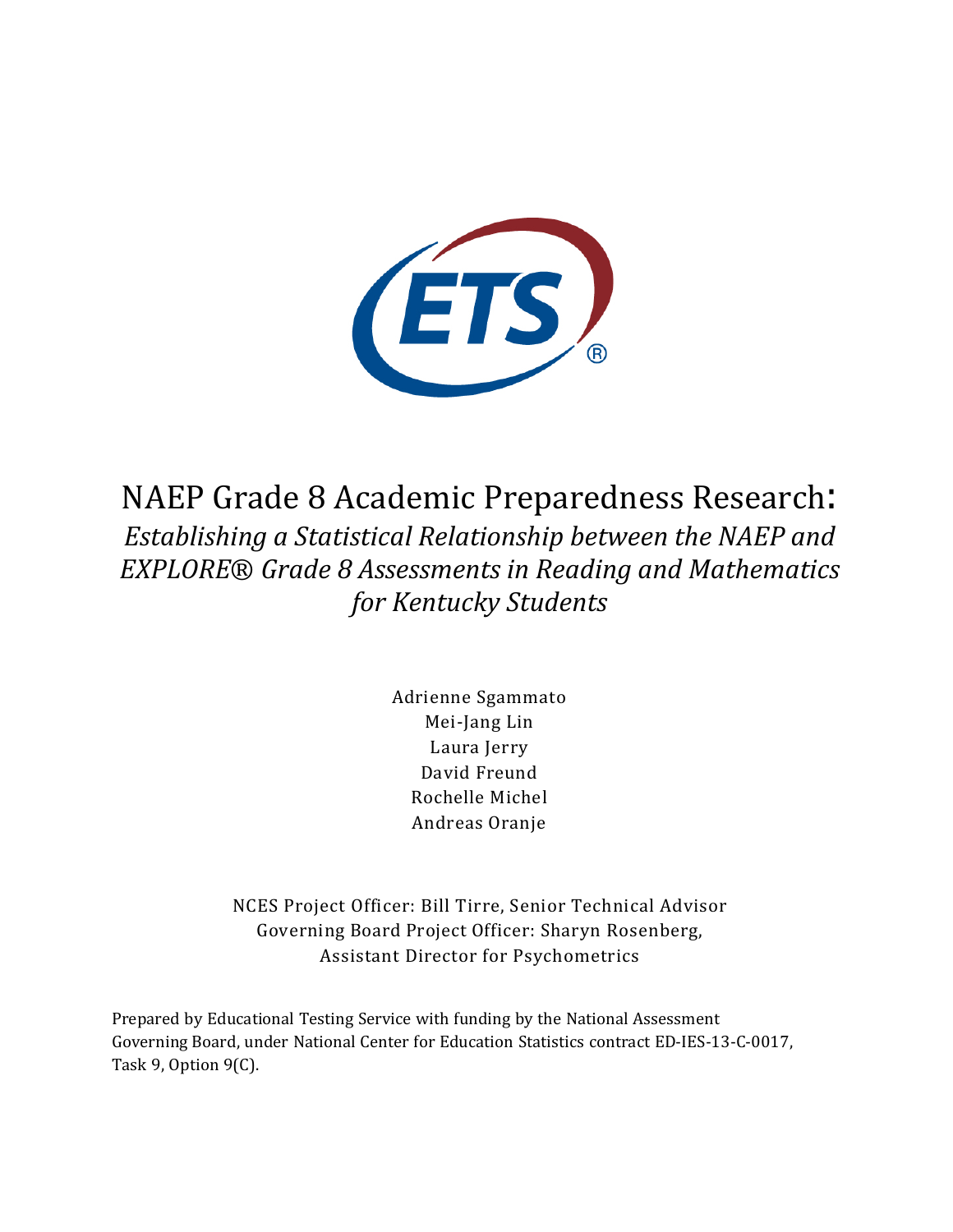

## **Introduction**

Starting in early 2003, the National Assessment Governing Board embarked on an ambitious mission to redesign grade 12 assessments and reporting as recommended by the National Commission on 12<sup>th</sup> Grade Assessment and Reporting. Most importantly, the commission recommended that a state program should be implemented (similar to  $4<sup>th</sup>$  and  $8<sup>th</sup>$  grade) and that NAEP should start reporting on the readiness of 12th graders for college, training for employment, and entrance into the military. As a result of the second recommendation, a number of studies were conducted to assess whether and in what ways NAEP could report on *academic preparedness*. To be "academically prepared for college", 12th graders should have the knowledge and skills in reading and mathematics to qualify for placement into entry-level, credit-bearing, non-remedial courses in broad access 4-year institutions and, for 2-year institutions, the general policies for entry-level placement, without remediation, into degree-bearing programs designed to transfer to 4-year institution. After various content alignment studies, judgmental standard setting, secondary analyses, data collections, and statistical linking research (National Assessment Governing Board, 2009), potential benchmarks were identified on the 12th grade Reading and Mathematics scales to indicate what level of performance would correspond to a reasonable probability of being academically prepared for postsecondary education. As a result, a national postsecondary education preparedness percentage could be estimated and reported for the 2013 assessments in Reading and Mathematics. Details about this work can be found on a section of the National Assessment Governing Board website dedicated to preparedness [\(http://www.nagb.gov/what-we-do/commission.html\)](http://www.nagb.gov/what-we-do/commission.html).

As part of the initial statistical linking research, Florida participated (and continues to participate) at the  $12<sup>th</sup>$  grade level and was a critical component for the validity evaluation of the benchmarks offering SAT®/ACT® data, Grade Point Averages, and ACCUPLACER® College Placement Exam results as well as longitudinal data into Florida public postsecondary institutions, including Remedial Course Placement and First Year Grade Point Average.

Moving forward, one focus of the second phase of the NAEP academic preparedness research is to study the extent to which grade 8 students are on track for being academically prepared for college by the end of high school. Several states, including Kentucky, participated in the statistical linking research and provided data on students who were part of the NAEP grade 8 sample during the 2012- 2013 school year. Some state partners will continue to provide longitudinal data as these students progress through high school and beyond, to be analyzed and reported in future reports.

In this report we will describe NAEP and EXPLORE® assessments in Reading and Mathematics, discuss the linking methodology (and refer the interested reader to more technical references), and provide the results. A summary will complete this report.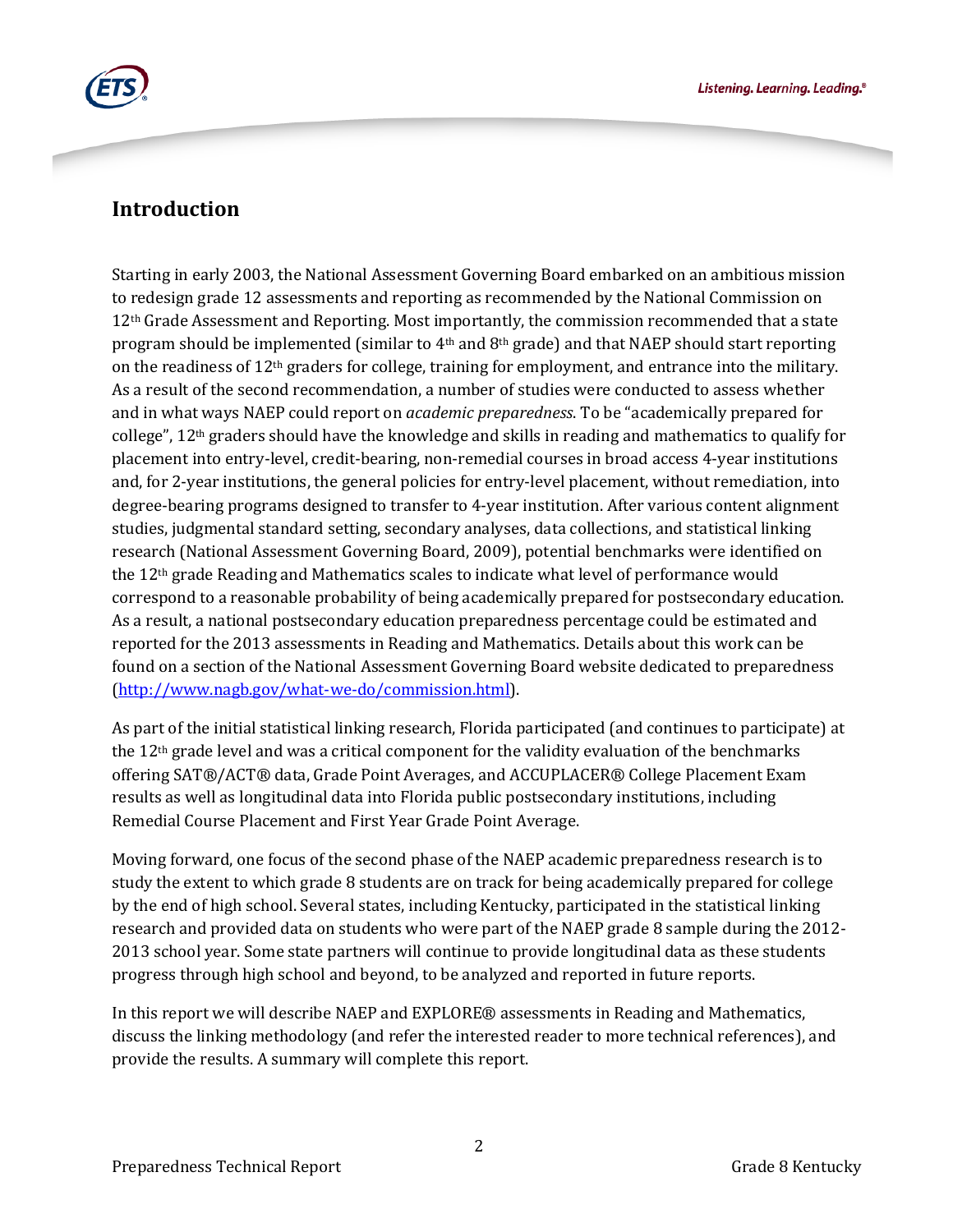

## **Linking Assessments**

### *The ACT EXPLORE® Assessment*

The EXPLORE $\circledR$  test<sup>[1](#page-2-0)</sup> developed by ACT was administered to nearly all  $8<sup>th</sup>$  graders in Kentucky during the 2012-2013 school year (with the testing window from Sep 17 to Sep 28, 2012). The assessment includes four multiple-choice tests. Each test measures student's achievement in one of the following four areas: English, Mathematics, Reading, and Science. Students had 30 minutes to finish each test. The number of items in the test varies by subject, for reading and mathematics, both tests have 30 items. EXPLORE® scores provide evidence about the knowledge and skills that students are likely to have in each of the four aforementioned areas. The distribution of item difficulties was selected so that the tests will effectively differentiate among students who vary widely in the level of achievement. A composite score is provided, which is calculated as the average of the four test scores. The individual test scores, as well as the composite score, range from 1 to 25 and are disseminated to students and schools directly. In this study, only the Reading and Mathematics scores were used to link with the NAEP Reading and Mathematics assessments.

The ACT EXPLORE® assessments were designed to assess a specific student's academic progress at the 8th and 9th grade levels, especially with respect to college and career readiness. To help students translate test scores into a clear indicator of their current level of college readiness, ACT derived the ACT College Readiness Benchmarks based on a review of normative data, college admissions criteria, and information obtained through ACT's Course Placement Services. Students who meet a benchmark on the ACT test have approximately a 50% chance of obtaining a B or higher and approximately a 75% chance of obtaining a C or higher in the corresponding credit-bearing firstyear college courses (ACT EXPLORE® 2013/2014 Technical Manual, p. 17). In addition, there are corresponding benchmarks for the ACT EXPLORE®, which are linked to the ACT College Readiness Benchmarks. Students who meet a benchmark on the EXPLORE® test have approximately a 50% chance of meeting the ACT Benchmark in the same subject, and are likely to have approximately the same chance of earning a B or better grade in the corresponding college course(s) by the time they graduate high school. The current College Readiness Benchmarks for the EXPLORE® Reading test for grade 8 is 16 and for the EXPLORE® Mathematics test is 17 (ACT EXPLORE® 2013/2014 Technical Manual, p. 17). These benchmarks were used in this investigation. Note that the EXPLORE® reading benchmark was adjusted in 2013. Previously the reading EXPLORE® benchmark was 15. The math EXPLORE® benchmark remained unchanged.

<span id="page-2-0"></span>j <sup>1</sup> ACT will discontinue the use of the EXPLORE® test after fall 2015 for existing users and no new users are now being accepted.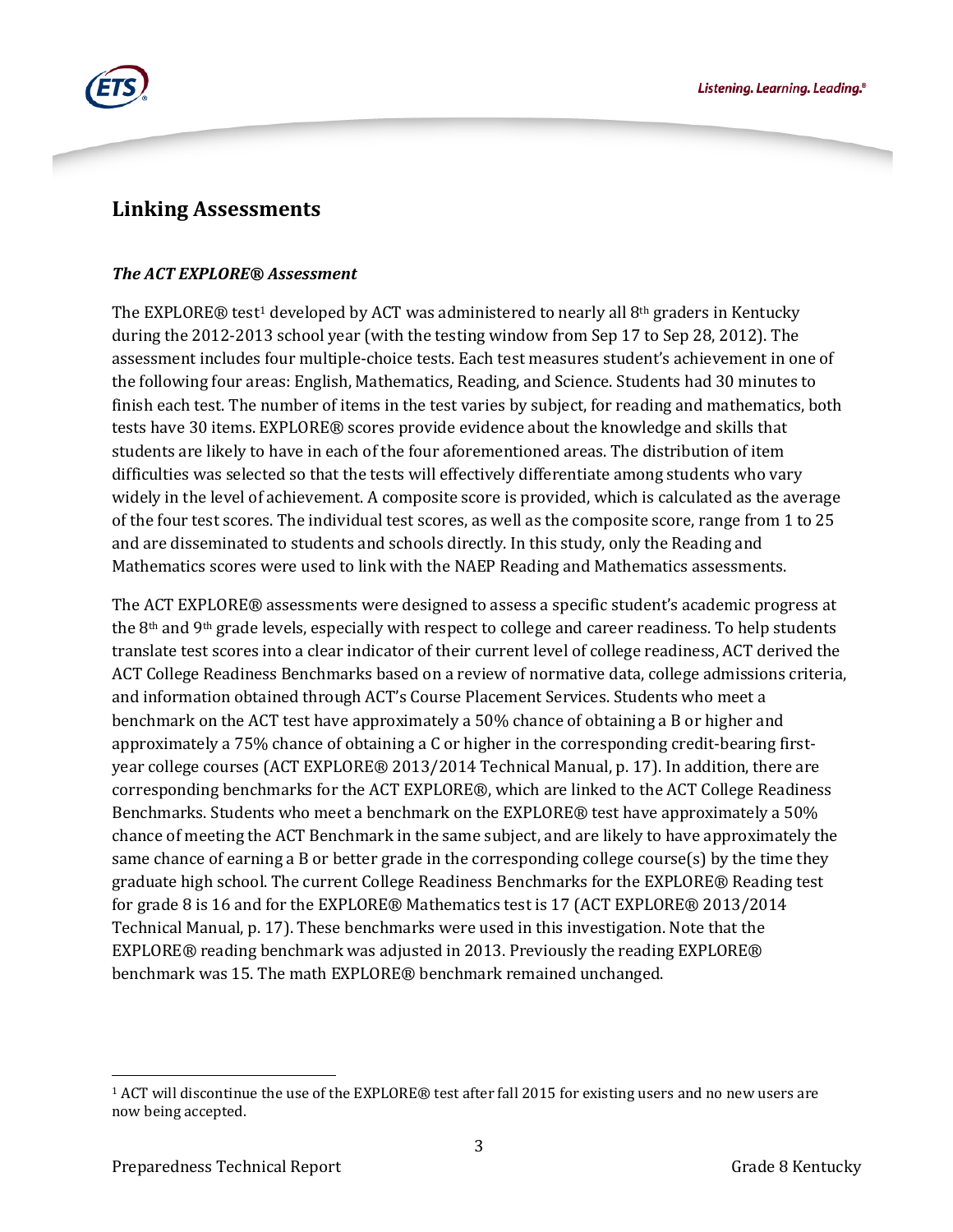

### *The National Assessment of Educational Progress (NAEP)*

The NAEP test was administered to selected  $8<sup>th</sup>$  graders in Kentucky during the 2012-2013 school year (with the testing window from the last week of Jan to the first week of Mar in 2013). NAEP is the only nationally representative assessment of  $4<sup>th</sup>$ ,  $8<sup>th</sup>$ , and  $12<sup>th</sup>$  grade students in public and private schools in the U.S. in a variety of academic subjects. Subjects such as Reading, Mathematics, and Science are also assessed at the state- and even large urban district-level, particularly in grades 4 and 8. Samples of schools and students are selected from a sampling frame in order to produce results that are nationally representative and also representative of participating states and urban districts. Selected students had 50 minutes to complete the cognitive items (i.e., test questions) contained in the NAEP test booklets that were randomly assigned to them. The number and type of items in each booklet vary by subject and by grade. For grade 8 reading, each booklet contains two blocks of about 10 items each. For grade 8 math, each booklet contains two blocks of about 15 items each. A mix of multiple-choice and constructed response items is administered and blocks are systematically paired across booklets (i.e., matrix sampling design). The NAEP assessment is based on broad frameworks developed by the National Assessment Governing Board. By law, no student or school results are estimated or reported using the NAEP assessment. In fact, the assessment is designed in a way that no reliable score *can* be computed at the student level while minimizing the burden of any individual student selected to participate in the assessment. Instead, the main objective of NAEP is to report on the achievement of policy-relevant population groups, estimated directly using marginal estimation latent regression methods. For a comprehensive description of NAEP estimation procedures, the reader is referred to Mislevy, Beaton, Kaplan, & Sheehan (1992).

For the linking study, this requires that the relationship between NAEP and other measures (e.g., EXPLORE® scores) must be directly estimated using this latent regression methodology since there are no appropriate student-level scores available. In the methodology section we will discuss some of the steps that were required to complete this part of the research. NAEP reports results on scales that range from 0 to 500 in grade 8 Reading and Mathematics and the goal is to express the aforementioned ACT EXPLORE® benchmarks in terms of these scales. Students sampled for participation in NAEP are assessed in only one assessment subject. Consequently, each student in the matched or linking sample had EXPLORE® scores in both reading and mathematics, but results for only one NAEP assessment, either reading or mathematics.

### *Linking*

When linking scales of different assessments, it is important to be precise about what that exactly entails. Usually, the two instruments under a linking study do not measure the same construct and have not been designed for that purpose, but generally there is some overlap. The greater the overlap, as evidenced by a higher correlation between the two scales, the more confident we can be that the instruments can be used to predict each other well. When the relationship is very strong and the instruments have a similarly high reliability, we would be able to claim that the two scales are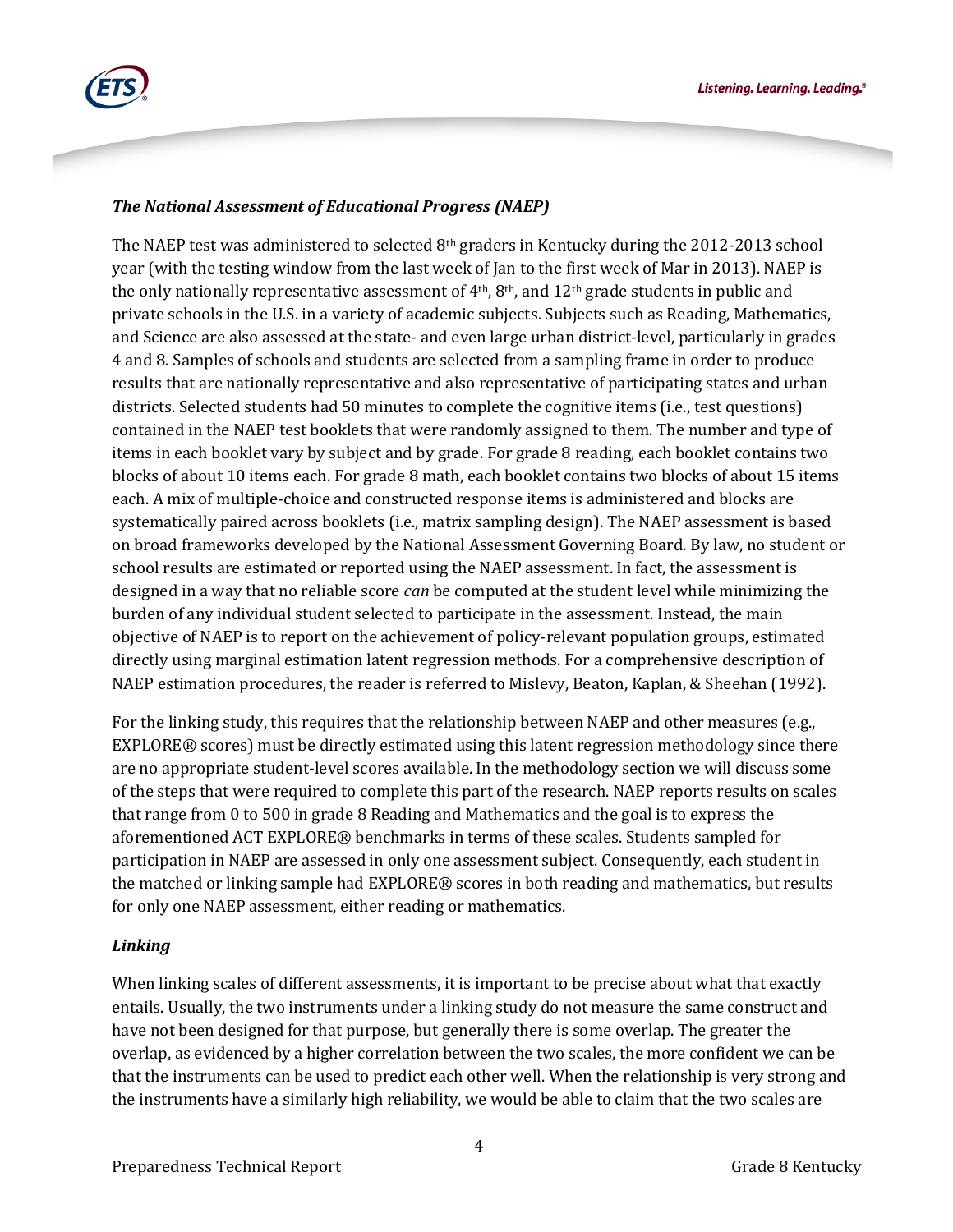

largely interchangeable and, therefore, that there is a one-to-one relationship between scores on the one scale and scores on the other scale. When this relationship is moderate, then we can do a 'best' projection of one scale onto the other or the reverse, which would not necessarily lead to similar results. In that case, the outcome would be of a probabilistic nature (e.g., "at score level X, students have a reasonably high probability to be prepared"). In the case of the preparedness linking studies, and taking past studies into account, a moderate relationship is most probable. We will elaborate further on this in subsequent sections.

Typically, a content alignment precedes statistical alignment to assess the extent to which the instruments were designed to measure the same or different constructs. Content alignment studies between NAEP and EXPLORE® Reading and Mathematics are being conducted by the National Opinion Research Center (NORC) at the University of Chicago (under contract ED-NAG-14-C-0002 with the National Assessment Governing Board) and will provide an important context for the statistical linking results presented here.

# **Methodology**

In this section we will discuss the data and the linking methodology. The purpose is to give the reader some insight into the procedures that were followed and, therefore, the opportunity to evaluate the results within that context.

### *Data*

This study used data from students who were sampled and assessed in NAEP  $8<sup>th</sup>$  grade reading or mathematics in 2013 and had also taken the EXPLORE® assessment. From late January through early March of 2013, NAEP assessments in reading and mathematics were administered to samples of 8th grade students that were representative of each state, and together of the nation. As a result, about 2,700 public school students were sampled from each state for each subject. In addition to state representative samples, NAEP also assesses many large urban districts including Jefferson County in Kentucky, adding a representative sample for those districts. Consequently, about 3,700 and 3,800 students were assessed in reading and mathematics, respectively, in Kentucky. Sample sizes are rounded to the nearest hundred as required in the NCES Statistical Standards [\(https://nces.ed.gov/statprog/2002/stdtoc.asp\)](https://nces.ed.gov/statprog/2002/stdtoc.asp). Because only a sample is assessed and for efficiency purposes schools are sampled proportionally to size (in addition to other adjustments), sampling weights have to be used to appropriately represent all student groups of interest and, consequently, calculate unbiased results. The EXPLORE® assessment is required in Kentucky at the 8<sup>th</sup> grade level, meaning that almost all students who were sampled for NAEP also participated in EXPLORE® and have associated scores. The reverse is obviously not true, given that NAEP is sample-based (i.e., not every student who participated in EXPLORE® also participated in NAEP).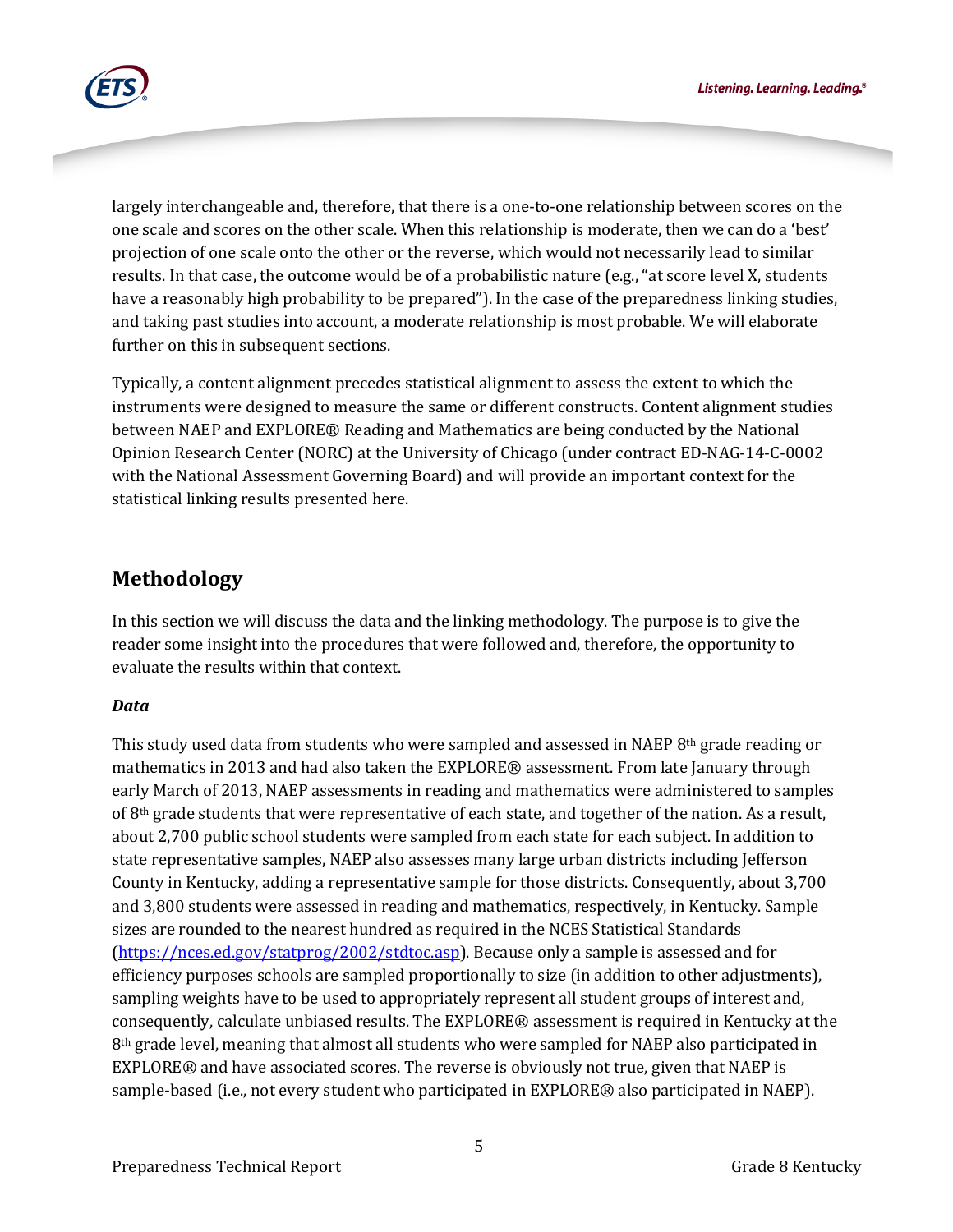Listening. Learning. Leading.<sup>®</sup>



The process of matching EXPLORE® scores to NAEP participants was carried out through an agreement between the National Assessment Governing Board and the National Center for Education Statistics (NCES) to have NAEP contractors Westat and ETS conduct the preparedness research work. In addition, data confidentiality agreements were established between all parties involved and the Kentucky Department of Education. A process for matching the student records was developed to protect students' identity and confidentiality. Confidentiality of state supplied scores (e.g., EXPLORE® scores) was assured through the assignment of a pseudo ID for students taking that assessment and using that pseudo ID as a way to transfer scores to ETS *without* the need to include Personally Identifiable Information (PII) such as names or birthdates. Similarly, the pseudo ID was appended to NAEP files by Westat who then provided that file to ETS, again *without*  any PII. Via the pseudo ID, ETS subsequently matched EXPLORE® scores to NAEP files. In the case of Kentucky, EXPLORE® scores were matched at 96%, which is extraordinarily high. The matching rates for various student subgroups (by gender, by race/ethnicity, etc.) were at or above 92%. Table 1 provides weighted percentages by gender and race/ethnicity for the matched sample and overall match rates.

| Reading            |       |              |          |       |                                    |                           |                    |                    |  |  |
|--------------------|-------|--------------|----------|-------|------------------------------------|---------------------------|--------------------|--------------------|--|--|
|                    | White | <b>Black</b> | Hispanic | Asian | American Indian<br>/Alaskan Native | Pacific<br>Islander       | $2 + races$        | Total <sup>2</sup> |  |  |
| Male               | 43%   | 5%           | 2%       | 1%    | # <sup>1</sup>                     | #                         | 1%                 | 51%                |  |  |
| Female             | 41%   | 5%           | 2%       | 1%    | #                                  | #                         | 1%                 | 49%                |  |  |
| Total <sup>2</sup> | 83%   | 10%          | 4%       | $1\%$ | #                                  | #                         | 2%                 | 100%               |  |  |
|                    |       |              |          |       |                                    |                           | Overall Match Rate | 96%                |  |  |
|                    |       |              |          |       | <b>Mathematics</b>                 |                           |                    |                    |  |  |
|                    | White | Black        | Hispanic | Asian | American Indian<br>/Alaskan Native | Pacific<br>Islander       | $2 + races$        | Total <sup>2</sup> |  |  |
| Male               | 42%   | 5%           | 2%       | 1%    | #                                  | #                         | 1%                 | 51%                |  |  |
| Female             | 41%   | 5%           | 2%       | 1%    | #                                  | #                         | 1%                 | 49%                |  |  |
| Total <sup>2</sup> | 83%   | 10%          | 4%       | $1\%$ | #                                  | #                         | 2%                 | 100%               |  |  |
|                    |       |              |          |       |                                    | <b>Overall Match Rate</b> |                    | 96%                |  |  |

*Table 1. Weighted percentages by gender and race of the Kentucky linking samples*

NOTES: 1# Rounds to zero.

<sup>2</sup> Detail may not sum to totals because of rounding.

Given the fact that the two assessments that are linked have very different purposes and, possibly, different stakes, an outlier analysis is in order. For instance, if there are participants that scored very high on a *higher* stakes test (i.e., EXPLORE® test) and very low on the *lower* stakes test, the low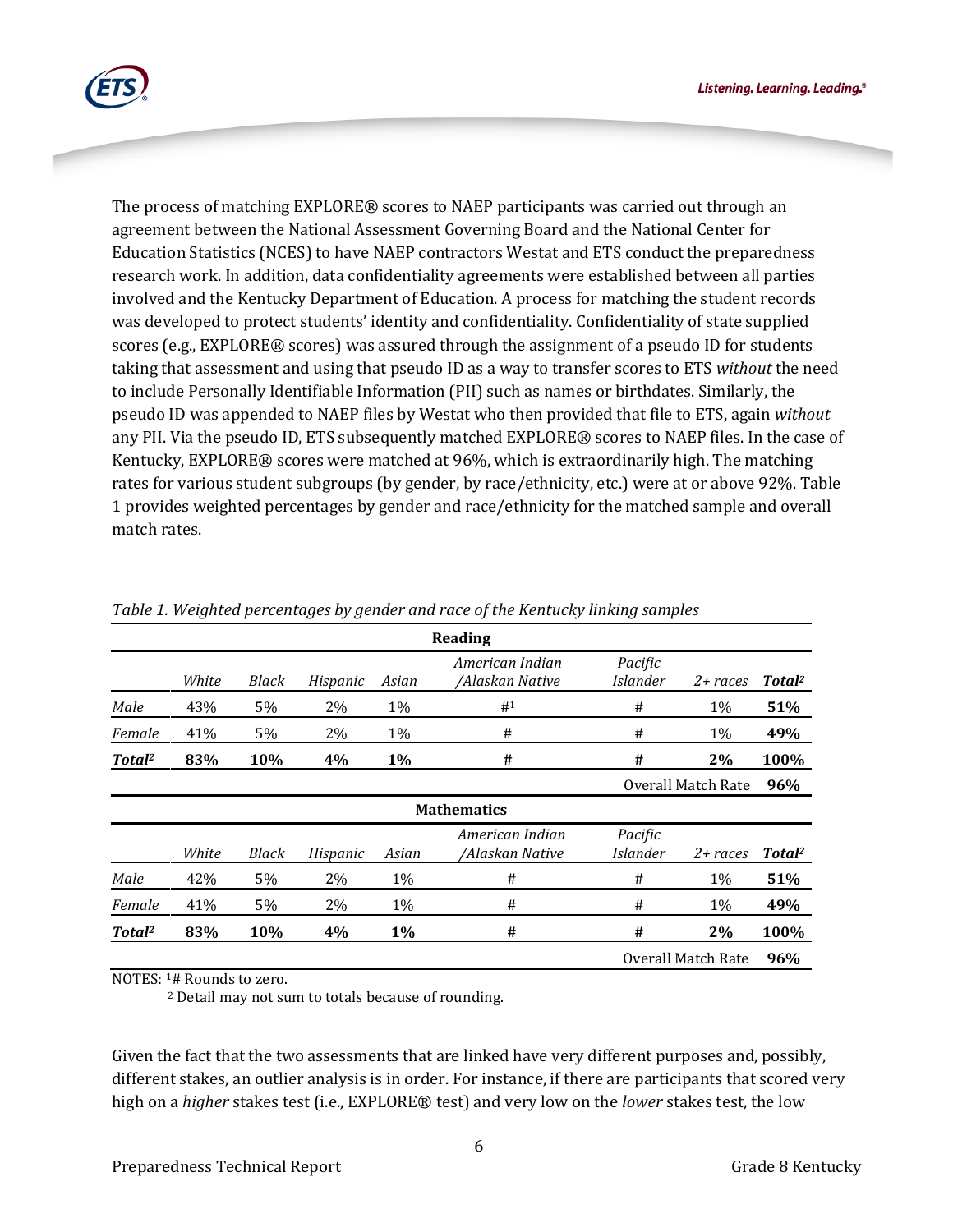

performance can be reasonably attributed to motivation rather than performance level. Such cases would be considered 'outlier' and removed from further analyses. An initial examination of the joint distribution of NAEP and EXPLORE® revealed very few potential outlier cases. After this more cursory inspection, standardized residuals from robust regression (Huber, 1973) were used to identify approximately 0.4% of cases in both reading and mathematics (cases with absolute standardized residuals greater than 3 were considered outliers and removed). We refer to Huber (1973) for details about the procedure and the criteria applied. These outliers were excluded from the final linking samples and were not used in subsequent analyses.

## *Analysis Approach*

After preparatory data identification, matching, merging, and data reconciliation, the linking analyses were conducted. The current study was designed to pursue three specific analysis questions that guide the choices in methodology for the linking and validation:

- 1) What are the correlations between the grade 8 NAEP and EXPLORE® scores in reading and mathematics?
- 2) What scores on the grade 8 NAEP reading and mathematics scales correspond to the EXPLORE® benchmarks?
- 3) What are the average grade 8 NAEP reading and mathematics scores (and the difference between the 75th and 25th percentiles) and the IQR for students below, at, and above the EXPLORE® benchmarks?

We will describe pertinent methodological details about the analyses followed by the results of the analyses in the final section. The key steps of the analyses are (a) estimating the correlation between NAEP and EXPLORE®, which includes use of the aforementioned latent regression methodology (b) determining the appropriate methodology for linking based on those correlations (c) applying procedures to effectively estimate cumulative probability functions and (d) calculating impact data as part of the results.

A satisfactory treatment of the latent regression methodology is outside the scope of this report and the interested reader is referred to Mislevy, Beaton, Kaplan, and Sheehan (1992). The basic notion is that NAEP measures constructs that are represented on item response theory based latent scales, which are not measured reliably at the student level. However, pertinent data from students in specified groups of interest can be pooled to estimate reliable scores at the group level. EXPLORE® scores, on the other hand, are reliably estimated at the individual level and can be treated as a set of consecutive (semi-continuous) groups. Correlations between NAEP and EXPLORE® can be directly estimated at the overall level and the result showed that the (true score) correlation for reading is 0.74 and for mathematics is 0.81. While these are not low correlations, they do suggest that there is enough uncertainty in the relationship that a direct one-to-one correspondence of scale score points is not advisable.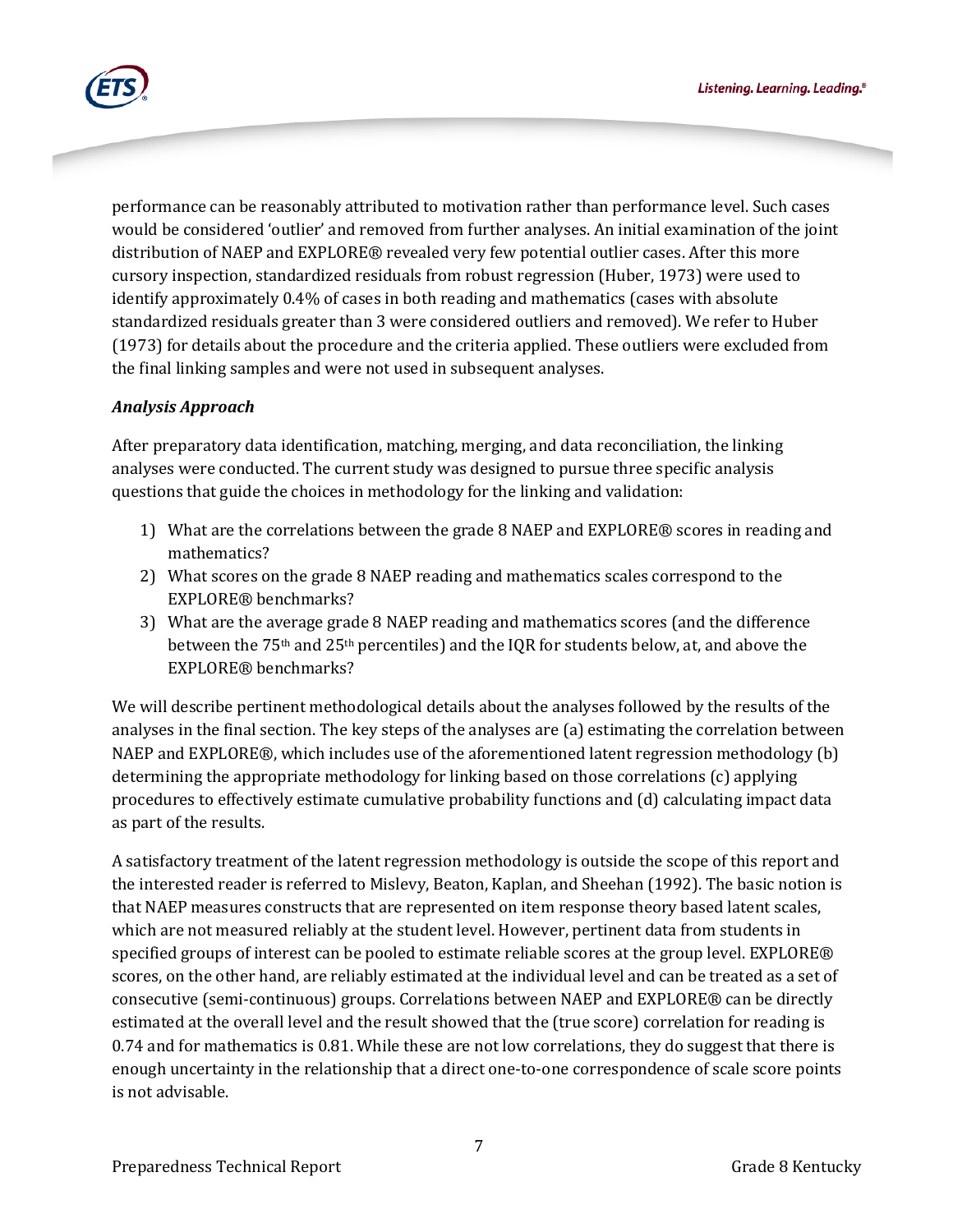

To elaborate on that observation and as briefly introduced earlier, different classes of statistical relationships can be established between various tests, and the distinctions correspond to the extent to which the tests are similar with respect to the constructs measured, populations, and measurement characteristics of the tests (Feuer, Holland, Green, Bertenthal, & Hemphill, 1999; Holland & Dorans, 2006). In this study, two types of statistical linking were originally considered: concordance and projection. Concordance establishes a score linkage between two tests by matching the corresponding score distributions. The claims that can be made based on concordance are also commensurately strong. Essentially, the claim is made that a score *x* on NAEP exactly corresponds to a score *y* on EXPLORE® and vice versa. Projection is a less stringent type of correspondence in which scores on one test are related, typically via a linear or nonlinear regression, to a conditional distribution of scores on the other test. Projection relationships are not symmetric, and do not assume or result in a one-to-one correspondence. The claim is made that a score of *x* on NAEP corresponds to the proportion *p* of students attaining the benchmark score of *y* or higher on EXPLORE®. Subsequently, a choice for *p* has to be made, where a more conservative claim requires a higher *p*. This means that if one wants to have a very high degree of confidence that students at a certain NAEP score pass the benchmark, then a relatively high *p* has to be set, a relatively high score level is identified, and, likely, the percent of students that actually pass the benchmark is underestimated. The reverse is true when a lower degree of confidence is acceptable. Needless to say, concordance assumes and requires a much stronger relationship than projection.

The relationships between NAEP and EXPLORE<sup>®</sup> reading ( $r = 0.74$ ) and mathematics ( $r = 0.81$ ) are not sufficiently strong to support concordance, given that a generally accepted minimum correlation for concordance is *r* = 0.866 (Dorans, 1999; Dorans & Walker, 2007). Consequently, projection was used in this study. As mentioned before, typically a smoothing process is applied in order to produce more accurate probability distributions, particularly when the underlying population distribution of test scores may contain irregularities (Moses & Liu, 2011), for example due to a non-continuous nature of the scale. Bivariate loglinear smoothing (Holland & Thayer, 2000) was applied to the joint NAEP-EXPLORE® distributions[2.](#page-7-0)

An important tool for evaluating statistical links between tests is sensitivity analysis, which is intended to examine the extent to which the linking relationship is invariant across key student groups, such as gender and race/ethnicity groups. These analyses require a minimum sample size<sup>[3](#page-7-1)</sup> in order to produce reliable comparisons. For the Kentucky linking samples, both gender groups met

<span id="page-7-0"></span>j <sup>2</sup> For reading, as part of the loglinear smoothing procedure we preserved the first 2 moments for the NAEP distribution, 4 moments for the EXPLORE® distribution, and 4 cross-moments. For math, we preserved the first 3 moments for the NAEP distribution, 6 moments for the EXPLORE® distribution, and 4 cross-moments. These loglinear smoothing models mostly resulted in the smallest value of the Akaike Information Criterion (AIC) statistic (Moses & von Davier, 2006), although model complexity and sample size was also taken into

<span id="page-7-1"></span> $3$  The minimum was set at 500 as a rule of thumb, but based on the idea that there is at least one observation below -3 and above +3 standard deviations (in a standard normal distribution) in expectation.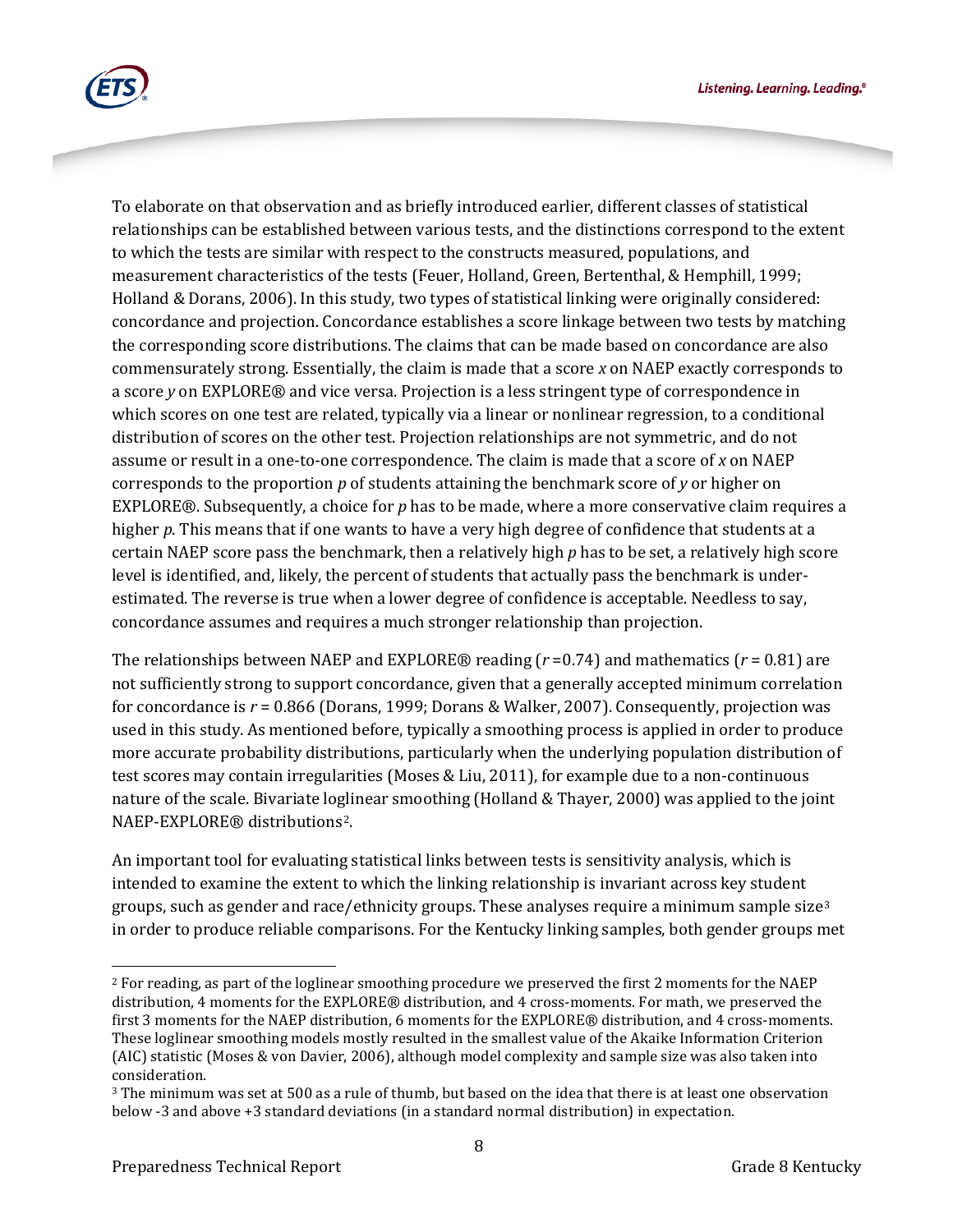

that criterion. For the race/ethnicity groups, only White and Black student subgroups met the criterion. Separate linking functions were established for these subgroups and deviations from the overall linking function indicated violation of invariance. It should be noted though that the purpose of this linking is to establish a specific benchmark for preparedness. In that sense, substantial variability across student groups for parts of the scale that does not entail the benchmark could be quite harmless. For NAEP mathematics, no substantial deviation from the overall linking function was detected for Male, Female, or White student subgroups. The linking function for Black students was slightly lower than the overall linking function. For NAEP reading, the linking function for White students was very close to the overall linking function. But there was some variation in the linking results observed for Male, Female, and Black student subgroups. Even though the comparison between the linking functions indicated some variance among different subgroups, the difference was not large enough to discredit the linking study. In fact, it should be emphasized that some subgroups considered here had a much smaller sample size than the overall linking sample, and therefore the difference observed between the linking functions should be interpreted with great caution.

Finally, for both reading and mathematics, the probabilities from the smoothed joint distributions were used to create projections tables containing conditional cumulative distributions of NAEP proficiencies for EXPLORE® scores. The range of possible NAEP scores below, at, and above the EXPLORE® benchmark (16 on the EXPLORE® reading scale and 17 on the EXPLORE® mathematics scale) were estimated and, subsequently, for each subject area the projected conditional distributions were used to identify the NAEP scale scores associated with the EXPLORE® benchmarks.

In the following section we will discuss the results of the linking study, focusing on the second and third analysis questions: What NAEP scores correspond to the EXPLORE® benchmarks and what are the distributional characteristics associated with those benchmarks.

## **Results**

### **On Track Markers**

The most important result, following the second and third analysis questions, is to determine what scores on the NAEP reading and mathematics scales correspond to the EXPLORE® benchmarks. In other words, what would be the 'on track to be prepared' score level on NAEP that corresponds most reasonably to an established 'on track' benchmark.

Table 2 provides descriptive statistics to get an initial sense of where the benchmark most likely will be located as well as some distributional properties as context to these results. The average scores and percentile estimates for students below, at, and above the EXPLORE® benchmarks are spread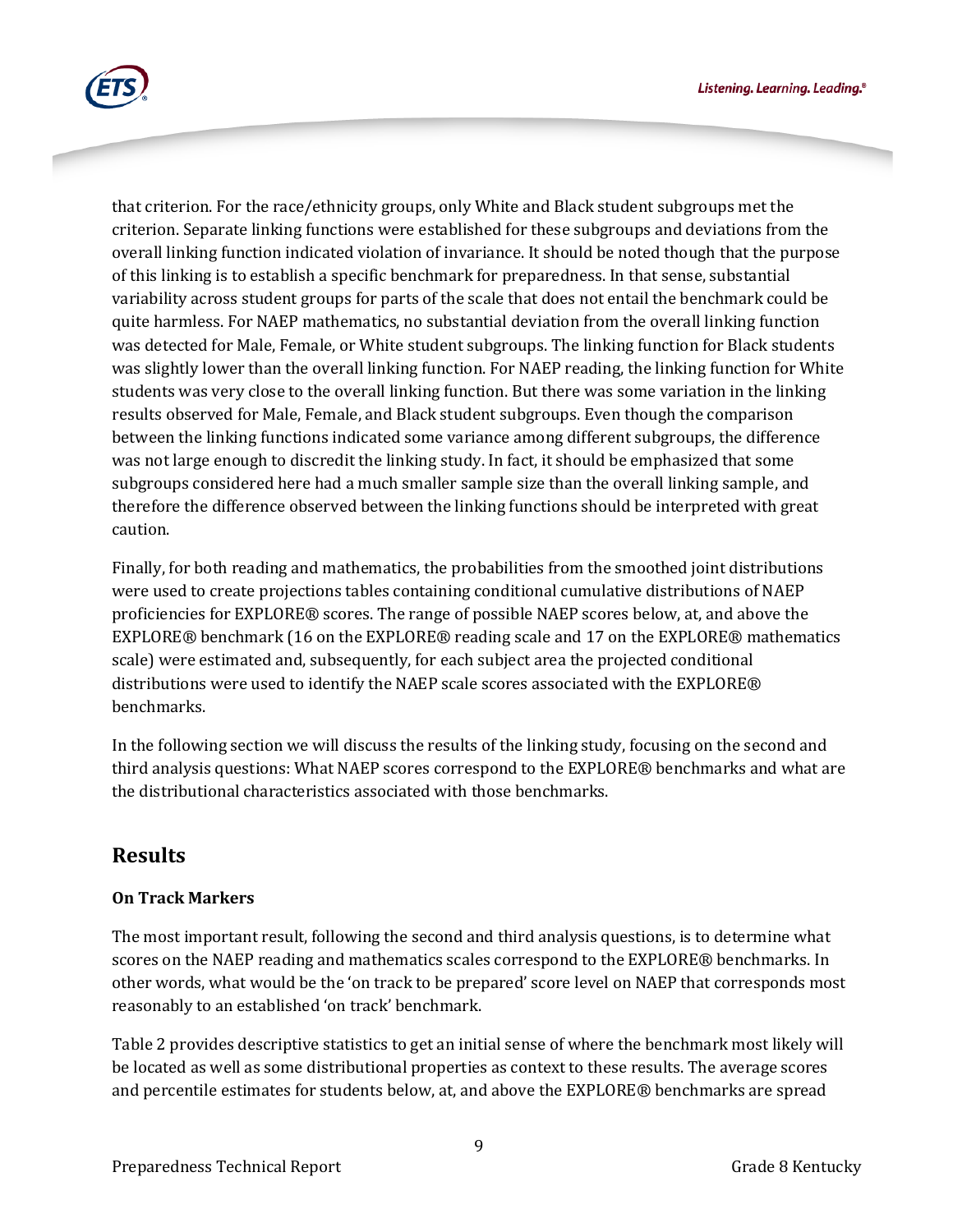

out, though more so for students below the benchmark than above. Note that the mean *at* the benchmark is not necessarily the same as the NAEP score equivalent for the benchmark, but rather a characterization of the students at this level. Also note that these results are based on the statistical linking (i.e., projection methodology).

| Subject            | <b>EXPLORE®</b>  | Mean | Percentage <sup>2</sup> | <b>SD</b> | Percentile        |                  |                  |
|--------------------|------------------|------|-------------------------|-----------|-------------------|------------------|------------------|
|                    | <b>Benchmark</b> |      |                         |           | 2.5 <sup>th</sup> | 75 <sup>th</sup> | IQR <sup>1</sup> |
|                    | Below            | 255  | 64%                     | 27        | 237               | 274              | 37               |
| Reading            | At               | 281  | 8%                      | 22        | 266               | 296              | 30               |
|                    | Above            | 301  | 28%                     | 24        | 284               | 317              | 33               |
|                    | Below            | 267  | 65%                     | 27        | 250               | 285              | 35               |
| <b>Mathematics</b> | At               | 296  | 11%                     | 19        | 283               | 308              | 25               |
|                    | Above            | 319  | 24%                     | 23        | 302               | 334              | 32               |

|  | Table 2: Descriptive NAEP Statistics for Students Below, At, or Above the EXPLORE® Benchmarks |  |  |
|--|-----------------------------------------------------------------------------------------------|--|--|
|  |                                                                                               |  |  |

NOTES: <sup>1</sup>IQR is the Inter Quartile Range or the difference between the 75<sup>th</sup> and 25<sup>th</sup> percentiles. 2Detail may not sum to totals because of rounding.

To determine the NAEP scale score point that most reasonably corresponds to the EXPLORE® benchmarks, it is most illustrative to graphically represent the relationship. Figures 1 and 2 show the relationship based on statistical projection for students at the respective benchmarks. The black curved line shows the proportion of students meeting the EXPLORE® benchmark for pertinent score levels on NAEP. Colored vertical lines indicate where the NAEP achievement levels are located. Finally, and as mentioned before, a proportion level has to be chosen commensurate the confidence required to indicate whether students have passed the benchmark or not. A red dotted line shows at which point students are more likely to have reached the benchmark than not (i.e., the probability is set at 0.50). Given the moderate relationships between the two scales, this seems a reasonable location for indicating sufficient chance to be 'on track to preparedness'. For context, a secondary, lighter red line indicates when the probability is set at 0.80, indicating a relatively high level of confidence that students have attained the EXPLORE® benchmark.

From the graphs it can be deducted that the location where students have a reasonable probability to be on track for reading could be set at a NAEP scale score of 286, slightly above the *Proficient* achievement level. The mathematics counterpart could be set at 299, which coincides with the *Proficient* achievement level.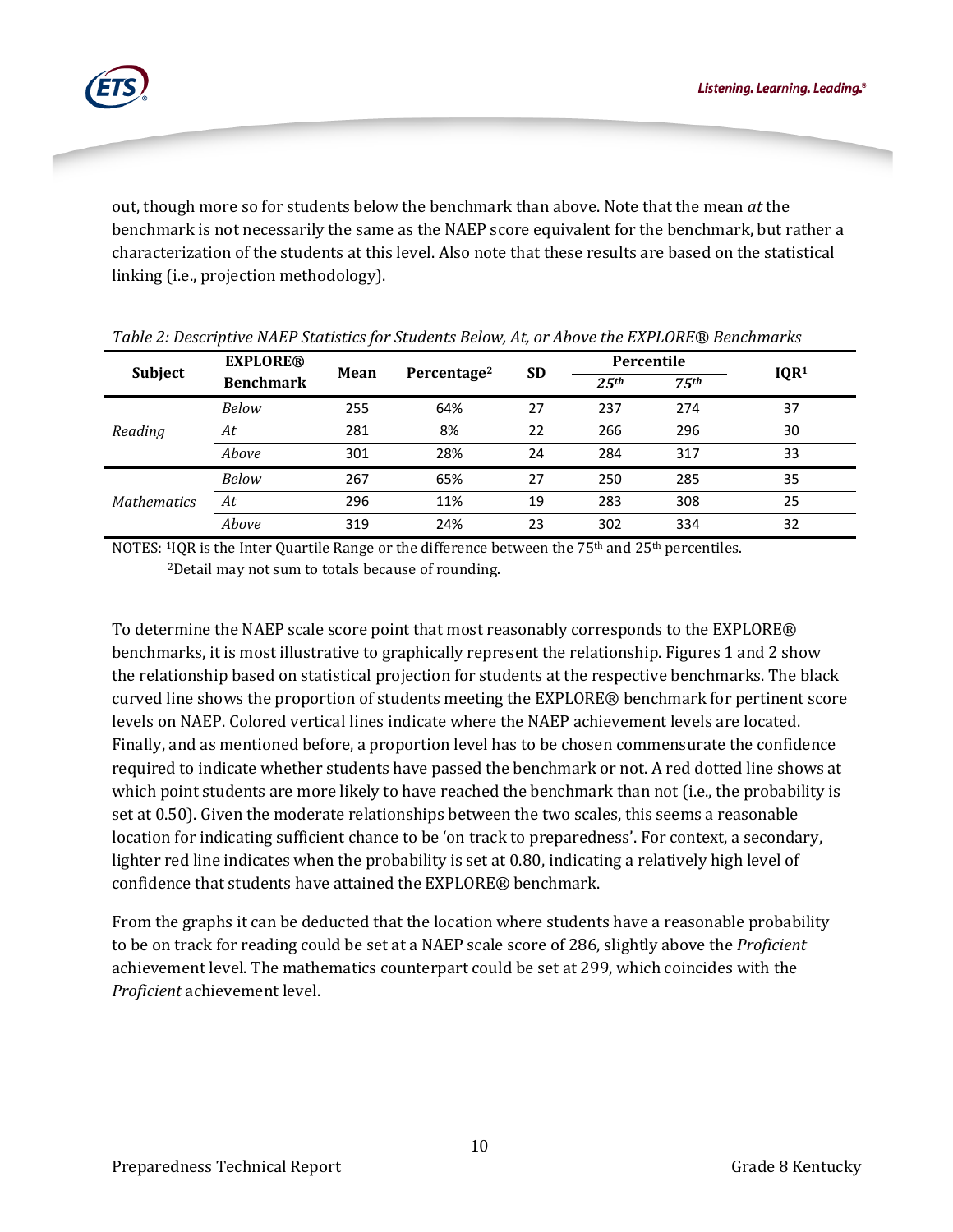





*Figure 1: Proportion of students meeting the Reading EXPLORE® benchmark of 16 in Kentucky for NAEP Reading levels*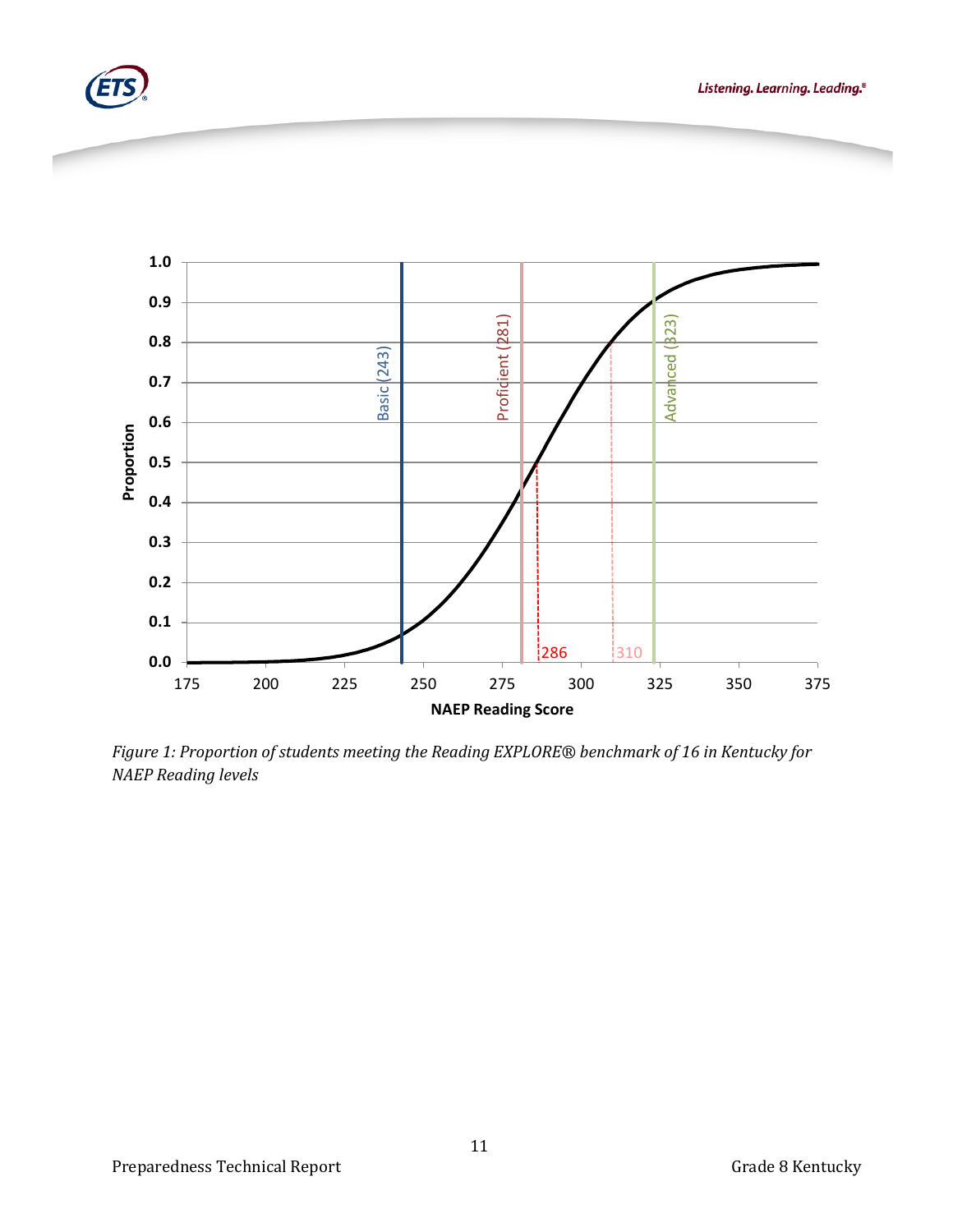





*Figure 2: Proportion of students meeting the Mathematics EXPLORE® benchmark of 17 in Kentucky for NAEP Mathematics levels*

### **Impact**

Now that potential points have been identified, it is important to show what percentage of students in Kentucky are deemed to have a reasonable probability (i.e., the probability set at 0.50) of being on track in grade 8 across various student groups. Table 3 provides those percentages, based on the potential points identified on the NAEP scales, as well as the ACT EXPLORE*®* benchmarks. Table 3 indicates that overall about 31 to 35 percent of students are on track, but the results differ across different subgroups. No significance testing has been conducted to compare these percentages and, therefore, no comparative statements will be made.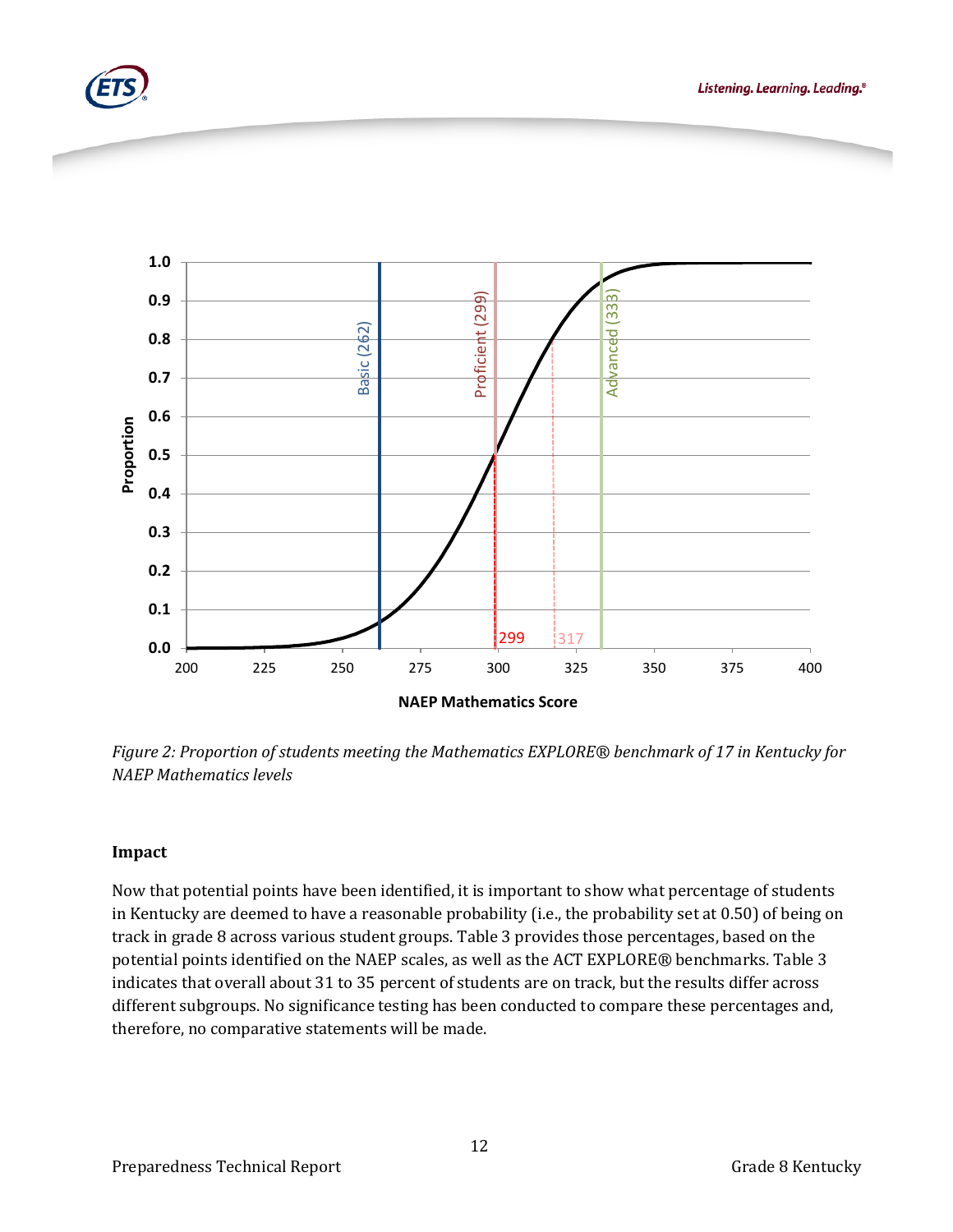

*Table 3: Percentage of the Kentucky linking samples that have a reasonable probability to be on track to be academically prepared based on the potential points identified on the NAEP scale, compared to the percentage of the same sample meeting the Reading EXPLORE® benchmark of 16 and Mathematics EXPLORE® benchmark of 17.*

|                      |                 | Reading            | <b>Mathematics</b> |                    |  |
|----------------------|-----------------|--------------------|--------------------|--------------------|--|
| <b>Student Group</b> | NAEP $\geq$ 286 | $EXPLORE@ \geq 16$ | NAEP $\geq$ 299    | $EXPLORE@ \geq 17$ |  |
| <b>Total</b>         | 32%             | 34%                | 31%                | 35%                |  |
| Male                 | 28%             | 29%                | 32%                | 36%                |  |
| Female               | 36%             | 39%                | 31%                | 35%                |  |
| White                | 34%             | 37%                | 34%                | 38%                |  |
| <b>Black</b>         | 12%             | 16%                | 12%                | 15%                |  |
| Hispanic             | 30%             | 25%                | 19%                | 25%                |  |

## **Summary**

The goal of this study was to statistically relate NAEP and EXPLORE® and use that relationship to identify a reference point or range on the NAEP  $8<sup>th</sup>$  grade reading and mathematics scales reasonably associated with ACT's preparedness benchmarks on the EXPLORE® reading and mathematics measures. Identifying such points would potentially allow NAEP to report on the percentage of students at 8th grade who are on track to be prepared for college for the nation and for states. The first step involves three participating states, including Kentucky, who have graciously provided the critical EXPLORE® data necessary to calculate the relationship with NAEP. In this study, various statistical techniques, including latent regression, smoothing, and statistical projection were used to establish the relationship and identify potential markers on the NAEP scale that could form the basis for 'on track to preparedness' reporting (see Figures 1 and 2 for examples of how the markers were determined).

A key finding was that the relationship between the two scales is moderate, meaning that the kind of relational statements that can be made need to be presented in notions of probability rather than direct one-to-one relationships. This is not surprising because the instruments are not intended to measure the exact same construct, however, it does make interpretation somewhat more challenging. The results showed that NAEP scale score points at or just above the *Proficient* achievement levels could form a reasonable basis for reporting 'on track for preparedness'. Approximately 32% of Kentucky  $8<sup>th</sup>$  graders met that criterion for reading and 31% met the criterion for math. Further content alignment work, which is conducted independently from this study, should provide further context to these results.